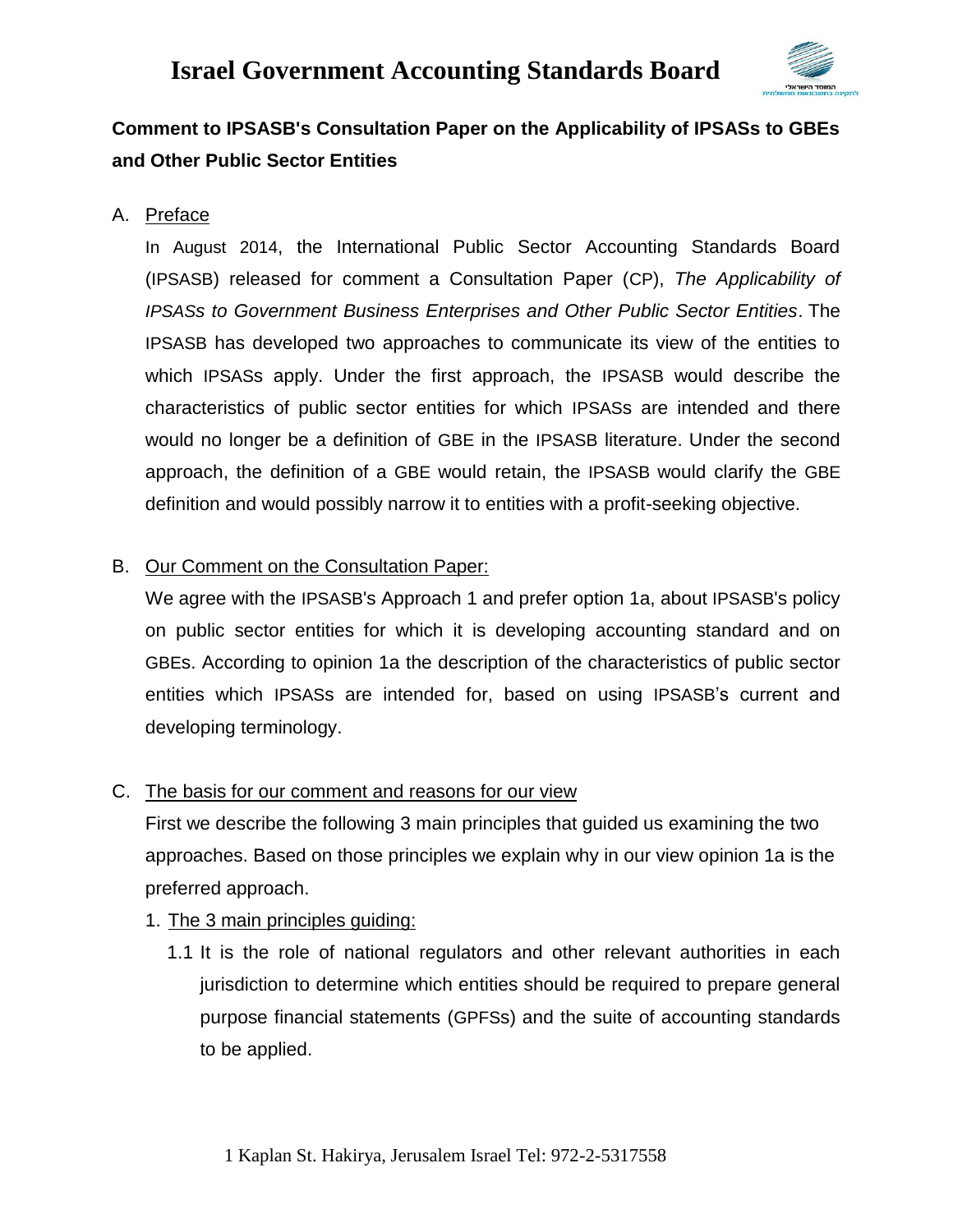

Hence, we think the accounting standards should include a precise and explicit definition of the particular type of entity within the scope of the standards.

Israeli Government Accounting Standards that are based on IPSAS's, are designed specifically for national government sector. Other entities, although not business or profit oriented, and although some are controlled by the government, are not subject to these Standards. The decision of the kind of accounting standards to apply in different sectors depends on various economical, political and practical national factors of each country.

1.2 Inappropriate classification of a public sector entity may have unfortunate reporting consequences of not providing the users of the financial statements with relevant information. The objectives of financial reporting and the primary users of financial reports differ for entities that have primarily a service delivery objective and for those that are primarily profit-oriented. The objectives of public sector entities are reflected at the concepts in the IPSASB Conceptual Framework.

On our opinion, it is important to focus on and clarify the definition of the term that describes the characteristics of public sector entities for which current and developing standards (IPSAS's) are to be applied.

In making the decision whether to adopt IPSAS's for governments and entities that are in the process of considering what accounting standards to adopt and for what entities to apply them, it would be more appropriate and useful, if a straightforward scoping definition was included, describing the kinds of entities these Standards were developed for, instead of the kinds of entities that are excluded from the scope of these Standards.

1.3 As the definition of a GBE can be interpreted differently, there may be a wide range of entities being described as GBEs, while possibly not being the entities the IPSASB had in mind while preparing the GBE definition.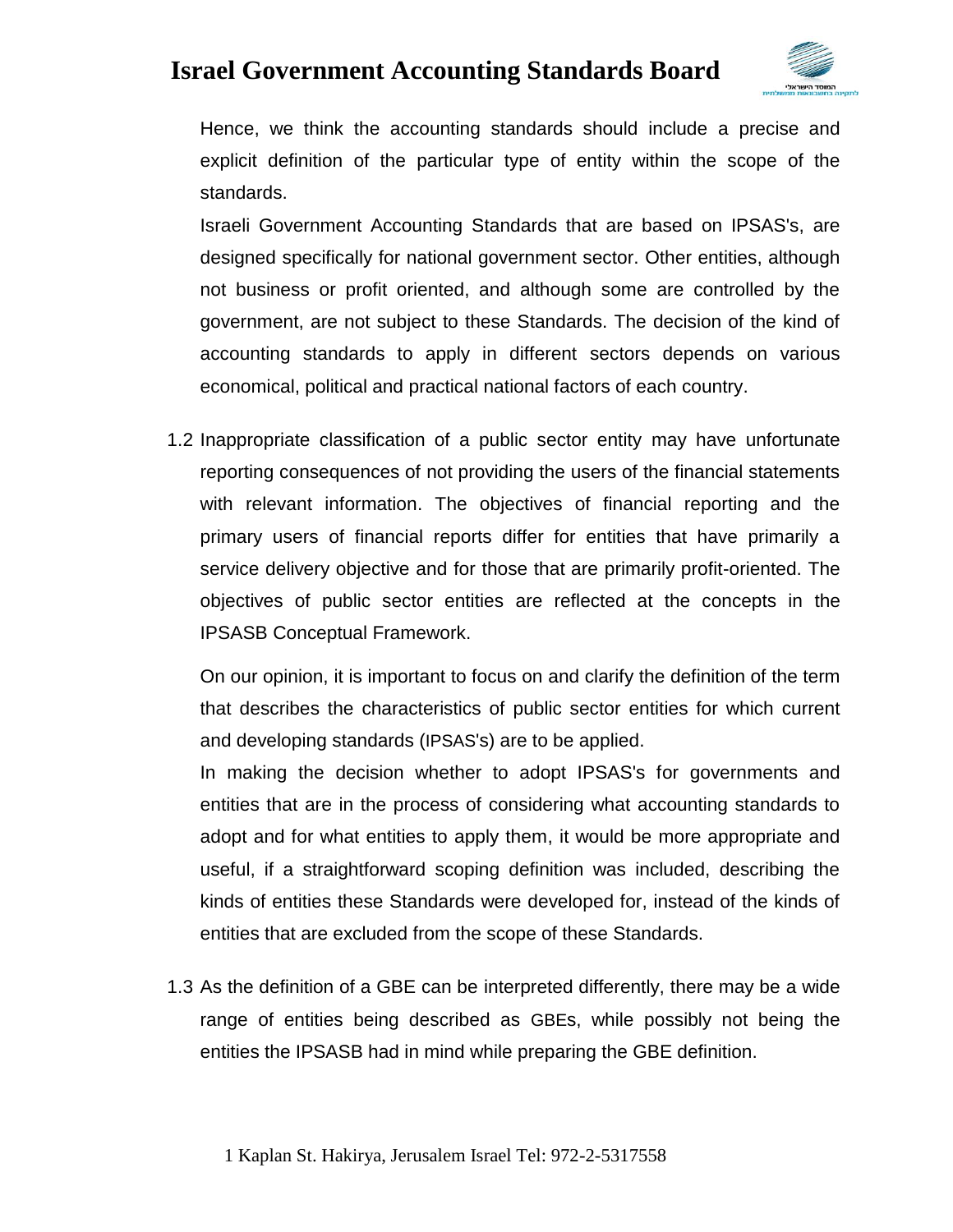

We are of the opinion that a definition of an entity which is within or outside the scope of a standard, should be made using descriptions that are easy to understand and can be checked. The definition should also delimit the essential details relating to the essence of the term defined. Also, we think it is very important that a definition should not be one that would constitute a source of controversy about its meaning, and should not be subject to different interpretations.

However, it should be said, that a definition should not be excluded, solely because it is subject to professional judgment and interpretations, as many of accounting definitions are.

#### 2. Examining approaches based on the main principles mentioned above

2.1.In its role as the international standard setter for the public sector, the IPSASB considers that it has a responsibility to be transparent about the types of public sector entities that it considers when developing IPSASs.

In our opinion, in order for IPSASB to fulfill its responsibility, Approach 1 is the most appropriate because it focuses on the characteristics of public sector entities for which IPSASs are intended for. Describing the entities for which IPSASs are developed for, rather than defining GBEs that are out of scope, would better inform users and regulators as to IPSASB's views regarding the entities for which it is developing IPSASs. It would acknowledge that regulators have the power to determine which entities should apply particular standards in their jurisdictions.

However, keeping some form of general guidelines as to the characteristics of GBEs would also be useful for the local regulators in deciding what entities are of a more business nature, and therefore it wouldn't be appropriate for them to use these standards.

2.2.Both options in Approach 1 are intended to give a clear indication of the types of entities that the IPSASB considers when developing IPSASs. However we agree that Option 1a gives a high level description of public

1 Kaplan St. Hakirya, Jerusalem Israel Tel: 972-2-5317558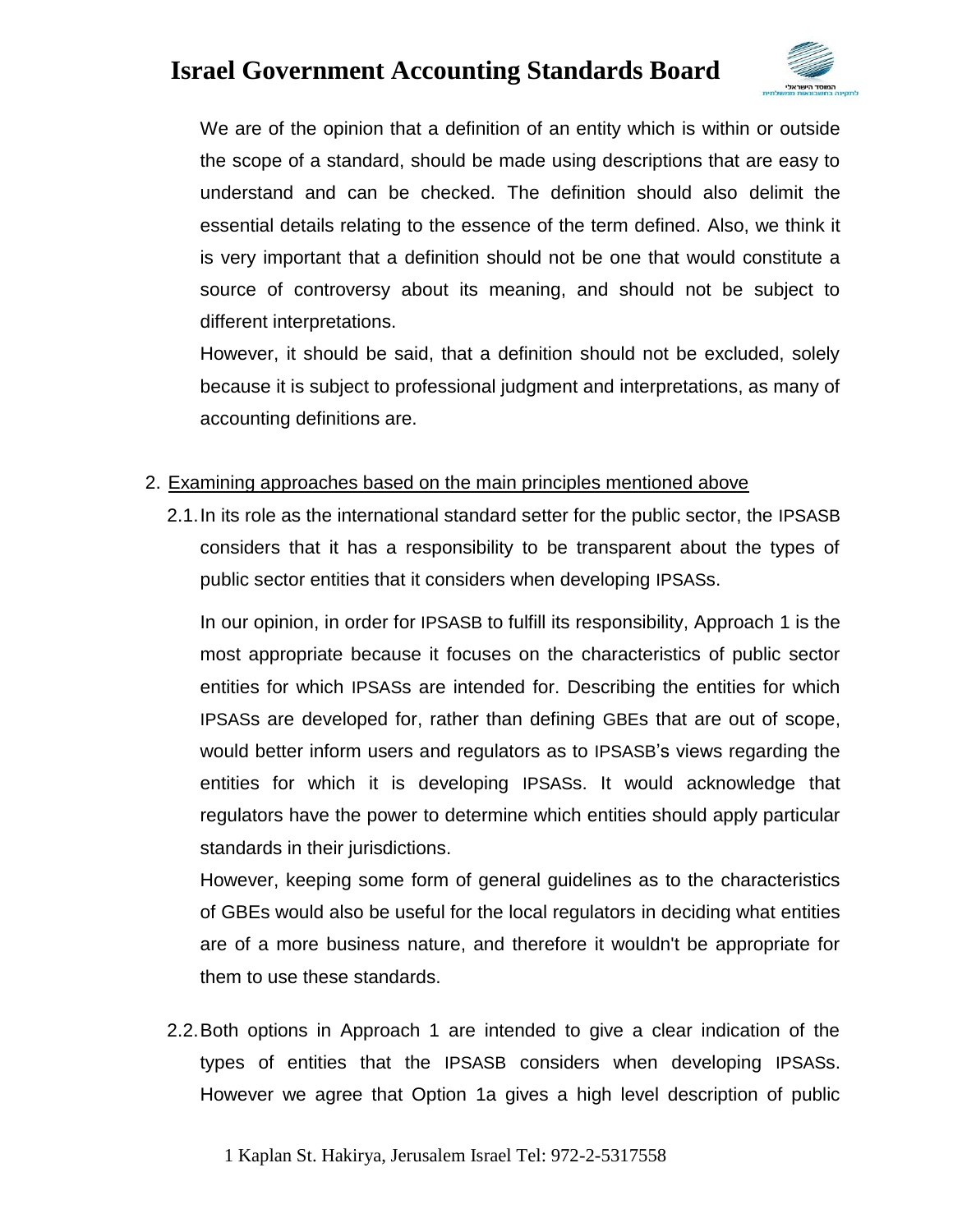

sector entities which the IPSASB considers while developing IPSASs, using terminology drawn from IPSASB's current and developing literature, in particular the Conceptual Framework.

We believe that Option 1a describes in a more appropriate way the definition and clarify the characteristics of a public sector entity. Moreover the use of IPSAS developing terminology enables to reflect in the definition the primary objective of public sector entity to deliver services, explain the economic substance of its activities and would meet the qualitative characteristics of relevance and faithful representation.

In our view Option 1a is preferable on Opinion 1b.

Using terminology from a different methodology set, however converged it may be, may cause questions and problems in applying IPSASs for countries and entities that are not familiar with GFS. Furthermore, Opinion 1b reliance on concepts used in statistical guidelines may potentially mean that a number of terms and explanations would need to be introduced into the IPSASB's literature. We are of the opinion that examination of the characteristics of public sector entities using GFS reporting guidelines and explanatory guidance requires considerable judgment and thus may lead to diversity in the application.

2.3.The objectives of financial reporting by public sector entities are to provide information about the entity that is useful to users of general purpose financial reporting (GPFRs) for accountability purposes and for decisionmaking purposes. An inadequate classification of a public sector entity can undermine these financial reporting objectives. In addition, inconsistent application of the GBE definition may significantly undermine comparisons between entities.

Approach 2 intended to overcome the above implementation difficulties and problems in the definition of a GBE in IPSAS 1 and the diversity in the application of the GBEs definition in some jurisdictions. Approach 2 would seek to clarify and narrow the current definition of GBEs, so that it is applied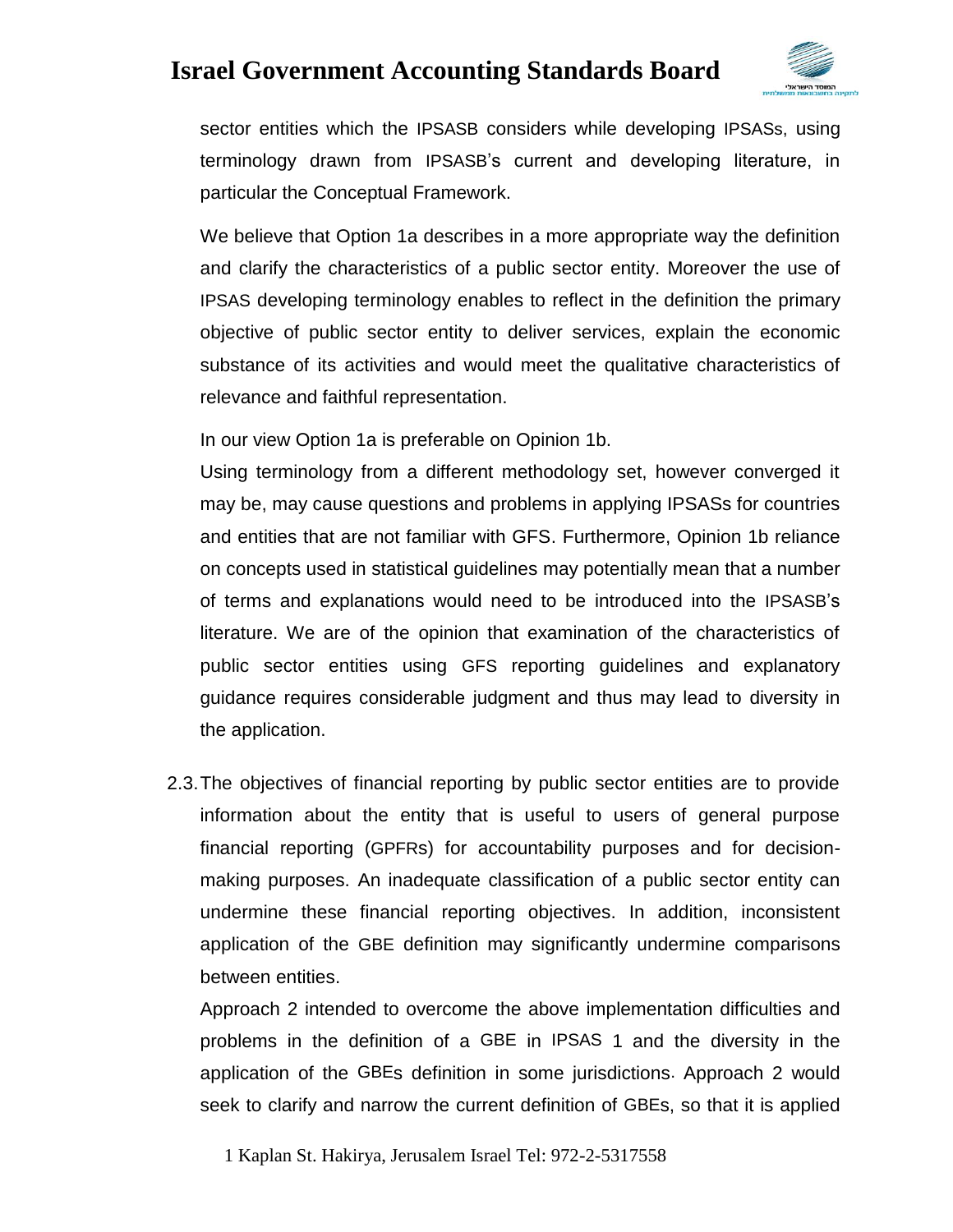

more consistently and would clarify some issues with the current definition of a GBE.

However, in light of the complexity of the issues, we agree that this approach would not eliminate possible inconsistencies in applying the definition, and therefore its impact might be limited and would only partially resolve problems and ambiguities in the definition of a GBE.

#### D. In conclusion

After reviewing the two approaches, our opinion is that from the proposed approaches, 1a is the preferred one, consistent with two main aspects, as follows: (a) the role of the of regulators and other relevant authorities in each jurisdiction to determine which entities should be required to prepare general purpose financial statements and the suite of accounting standards to be applied; and (b) achieving the objectives of financial reporting by public sector entities, and being of high quality and reliable financial reporting.

We also considered that such opinion will reflect the concepts and descriptions in the IPSASB Conceptual Framework.

When examining the second approach, we reached the conclusion that despite the intentions to overcome the implementation difficulties and problems in the definition of a GBE, it is impossible to eliminate all the potential problems and ambiguities in the definition of a GBE. This can impair the quality of the financial information for users and, therefore, undermine the ability of the information to meet the objectives of financial reporting.

**However, GBEs may play a significant role for many governments that choose to manage some of their activities and achieve some of their service providing goals and objectives through the channels of special business oriented entities.**

**Therefore, in our opinion, a third option may be introduced. An option that would include both – description of public sector entities as described in option 1a and having some kind of definition for GBEs. That definition can be revised and used in cases where a specific GBE reference is needed. In order**